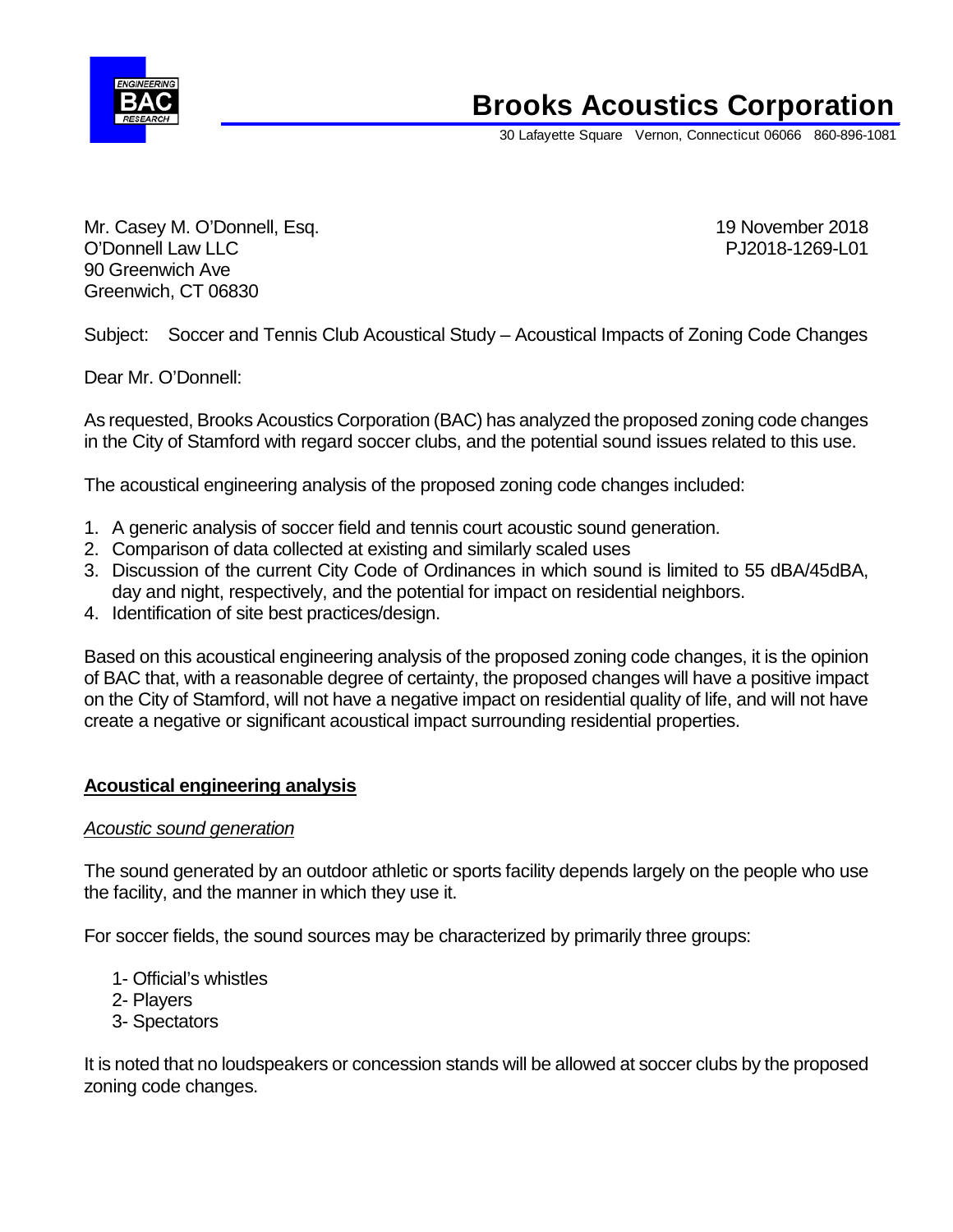For tennis courts, the sound is mainly emitted by the sequence of ball stroke impulses.

Research for a German standard document shows that the sound power emitted by a soccer field is somewhat higher than that from a tennis court, primarily due to the official's whistles. The sound power emitted by the players and spectators at the soccer field is in the same range as the sound of the tennis ball stroke impacts and people on the tennis court.<sup>1</sup>

# *Comparison of existing and similarly scaled uses*

Sound projections were made for a typical soccer field use using acoustical engineering calculation methods.

The source sound data used for these projections were obtained during test survey measurements of playing children measured at the former site of the Washington Montessori School (Hinckley Road, New Preston) in June 2001. The sound testing coincided with "Field Day" at the school.

That special event included many outdoor activities for the entire school population, supervised by instructors using whistles, and therefore represents the maximum outdoor sound generation for similar activities. About 100 children, 12 staff members and 10 parents were on the Montessori field at the time of testing. The measured levels near the Montessori field were equivalent to that of a quiet conversation. Moving away from the field, at 165 feet distance, the sound of the children was recognizable, but muffled and mixed with other neighborhood sounds, such as cars and birds. At 560 feet distance the children were not audible at all, with the ambient sound due only to neighborhood sources.

The Montessori School field day sound levels were selected for this analysis as these data represent a "worst case" scenario. It is not expected that there will be as many as 100 children and 22 adults at a typical proposed soccer club use. Further, the voices of the younger Montessori children (K through  $8<sup>th</sup>$  Grade) are expected to be slightly higher in pitch, and therefore more noticeable, than the voices of older students (9 to 12th Grade), or adults who may occupy the proposed soccer club land use. Also, the measured field day sound levels are consistent with the sound data provided in the aforementioned German standard document. 1

The playing field source sound data described above was used as input to a computer modeling procedure which calculates the propagation of that sound through the atmosphere to the selected receiver location. The sound propagation calculation procedure accounts for the effects of the source sound and also terrain, distance and atmospheric conditions, in accordance with International Standards Organization document ISO 9613-1. The sound reduction benefits provided by typical terrain contours were included in this analysis. The calculation sheets for several locations are attached.

 $1$  Characteristic noise emission values of sound sources - Facilities for recreational and sporting activities, published by Verein Deutscher Ingenieure (Association of German Engineers), Düsseldorf 2002, VDI 3770:2002-04.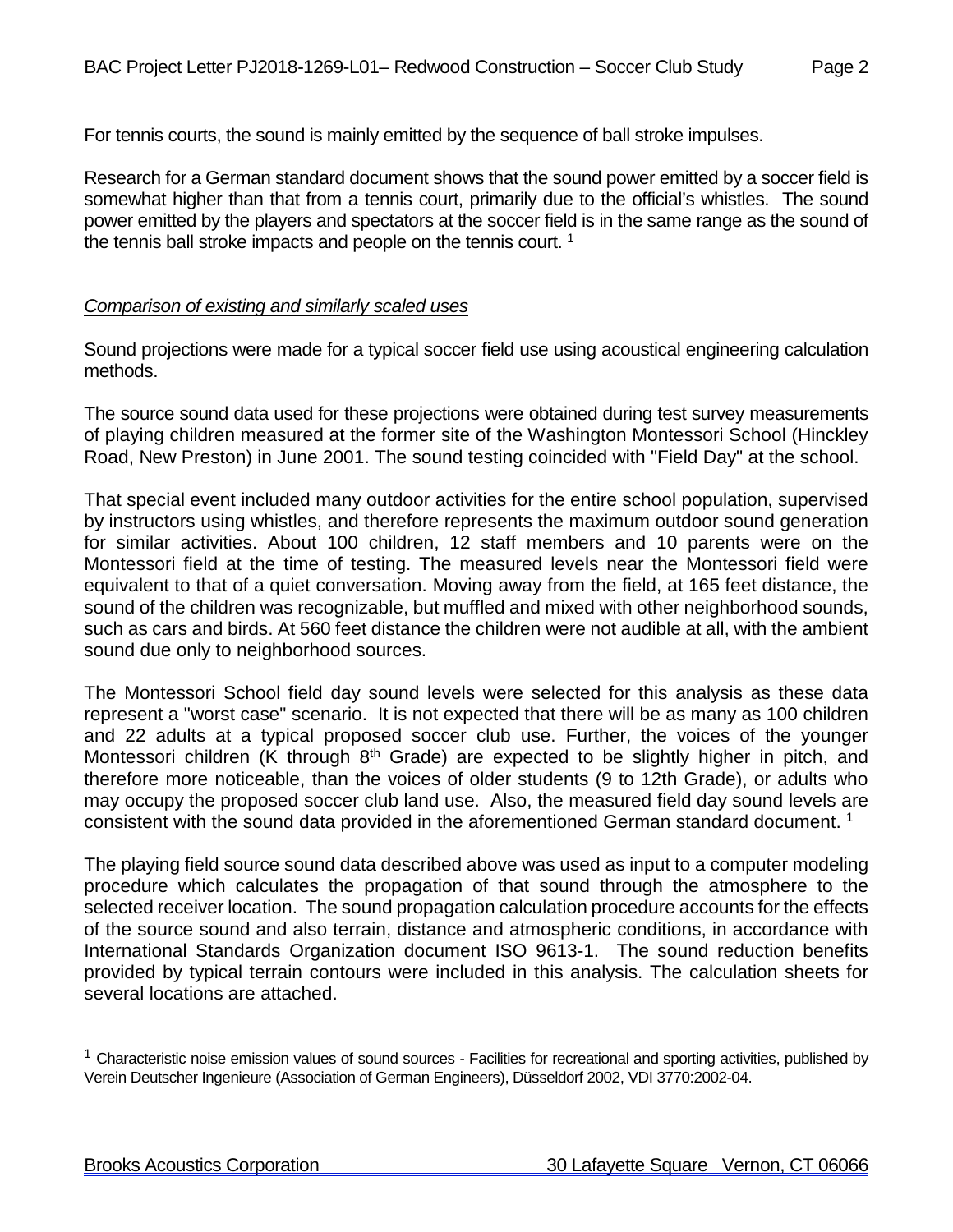# *Sound projection results*

The sound measurements made during the activities on the school playing field during the field day activities were projected by acoustical engineering calculation out to several distances of interest for terrain typical of North Stamford.

A sound projection at a distance of 100 feet from the edge of the soccer field was made, as this is the minimum set-back allowed in the proposed zoning code change for soccer club uses.

Also calculated were the sound projections for 300 feet and 500 feet distance from the edge of the soccer field. These are typical distances which can be expected between a proposed soccer field and residences in North Stamford.

Also, included in the calculation is the sound reduction benefit of vegetation. For the minimum proposed code set-back distance of 100 feet, the depth of vegetation was taken as the proposed code minimum depth of 50 feet. For the 300 and 500 foot distance projections greater vegetation depths were calculated as being typical of the terrain in North Stamford.

The results of these calculations are shown in the Table below.

# **Sound projection results for soccer club activities**

| <b>Projection distance</b> | <b>Soccer Club sound level</b> | <b>Comment</b>             |
|----------------------------|--------------------------------|----------------------------|
| $100$ feet                 | 48 dBA                         | Minimum code set-back      |
| 300 feet                   | 35 dBA                         | Typical residence distance |
| 500 feet                   | 28 dBA                         | Typical residence distance |

# *City Code compliance and the potential for impact on residences*

The calculated sound levels shown above may be compared with the applicable sound level standards to determine compliance with those standards.

The City of Stamford Code of Ordinances section 164-5, Noise levels, states that the maximum allowable sound level for a recreational use to a residential use is 55 dBA during daytime hours (7 am to 10 pm), and 45 dBA during nighttime hours (10 pm to 7 am).

The calculated sound level of 48 dBA at the minimum set-back distance of 100 feet is well below the allowable maximum level of 55 dBA for daytime hours, and therefore would be **compliant**  with the City of Stamford Code. It is noted that 48 dBA is the sound level of a very quiet conversation.

The calculated sound levels may also be compared with residential background sound levels.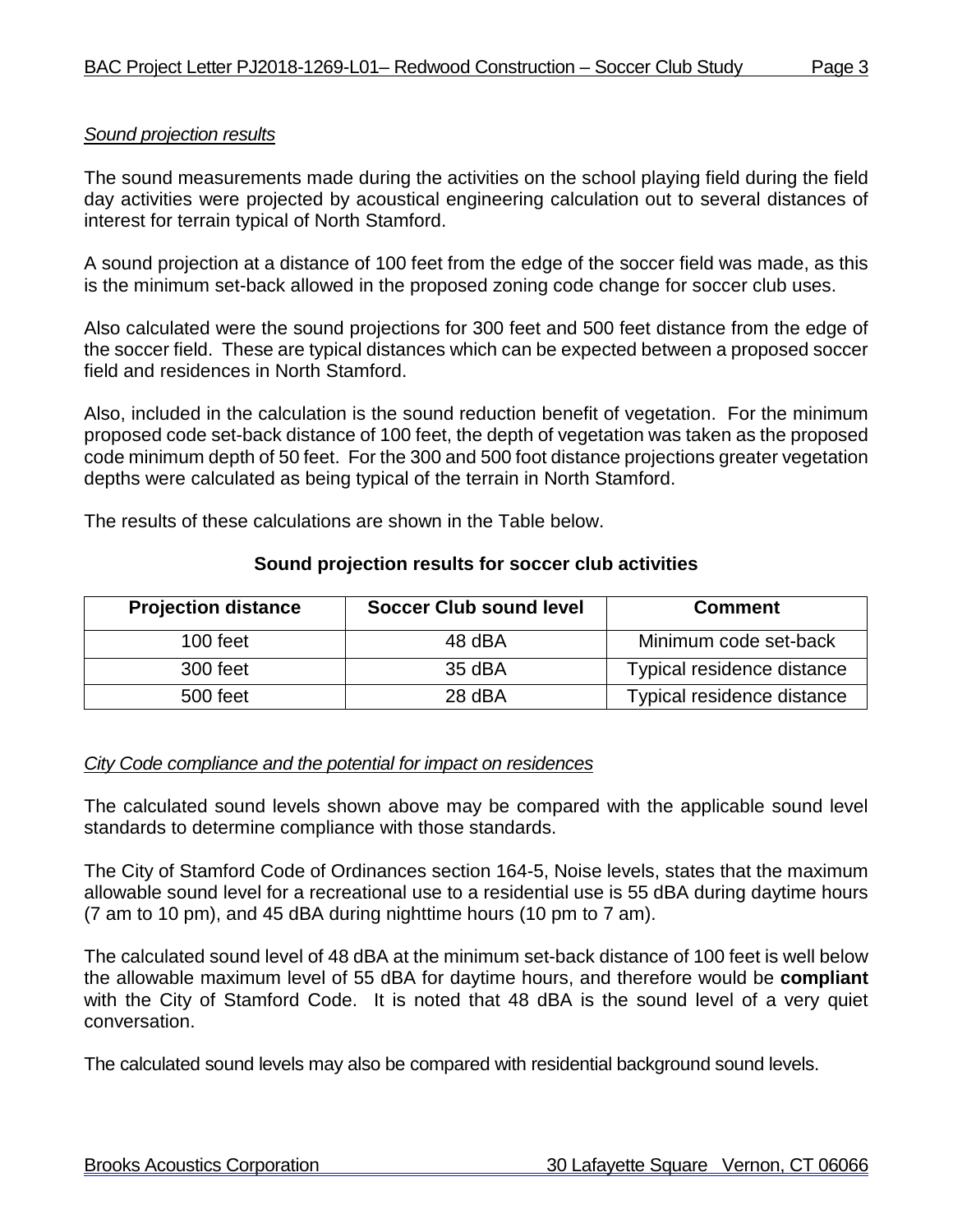A typical daytime background sound level at a residence in the low density area of North Stamford is expected to range from about 35 to 50 dBA, depending on local road traffic, and natural sources such as birds, insects and wind in the trees.

The soccer club sound levels calculated for distances from 100 feet (48 dBA) to 300 feet (35 dBA) are within the range of typical background sound levels at residences. Therefore, the sounds of a soccer club are likely to range from **faintly noticeable to inaudible** at nearby residences.

The soccer club sound level calculated for the distance of 500 feet (28 dBA) is well below the typical background sound levels expected for North Stamford. Therefore, a soccer club is likely to be **inaudible** at that distance. This result is consistent with the results observed for the Montessori School Field Day activities.

As a soccer club is likely to be only faintly audible, or not audible at all, at nearby residences, it is expected that the sounds emitted by such a use will have **little or no impact** on those residences.

# *Best practices for site layout and design*

In order to minimize the impact of sound from a soccer club, site design best practices would suggest that the indigenous terrain be used to reduce sound projections to nearby residences. Features of the terrain which provide such benefits include elevation changes which can provide barrier-like sound shielding and vegetation which can provide sound attenuation.

It is recommended that playing fields be situated to take advantage of such terrain features. In the absence of elevation changes which may offer sound shielding, artificial earthen berms may be constructed to provide the shielding. Also, best practices would suggest that existing thick vegetation be preserved to the extent possible. If no such vegetation exists on the proposed site and on the surrounding land, then vegetation which can provide significant sound attenuation should be planted.

Please contact me if you have any questions concerning these findings.

Very truly yours, BROOKS ACOUSTICS CORPORATION

Bit Bles

Bennett M. Brooks, PE, FASA, INCE President

Attachments

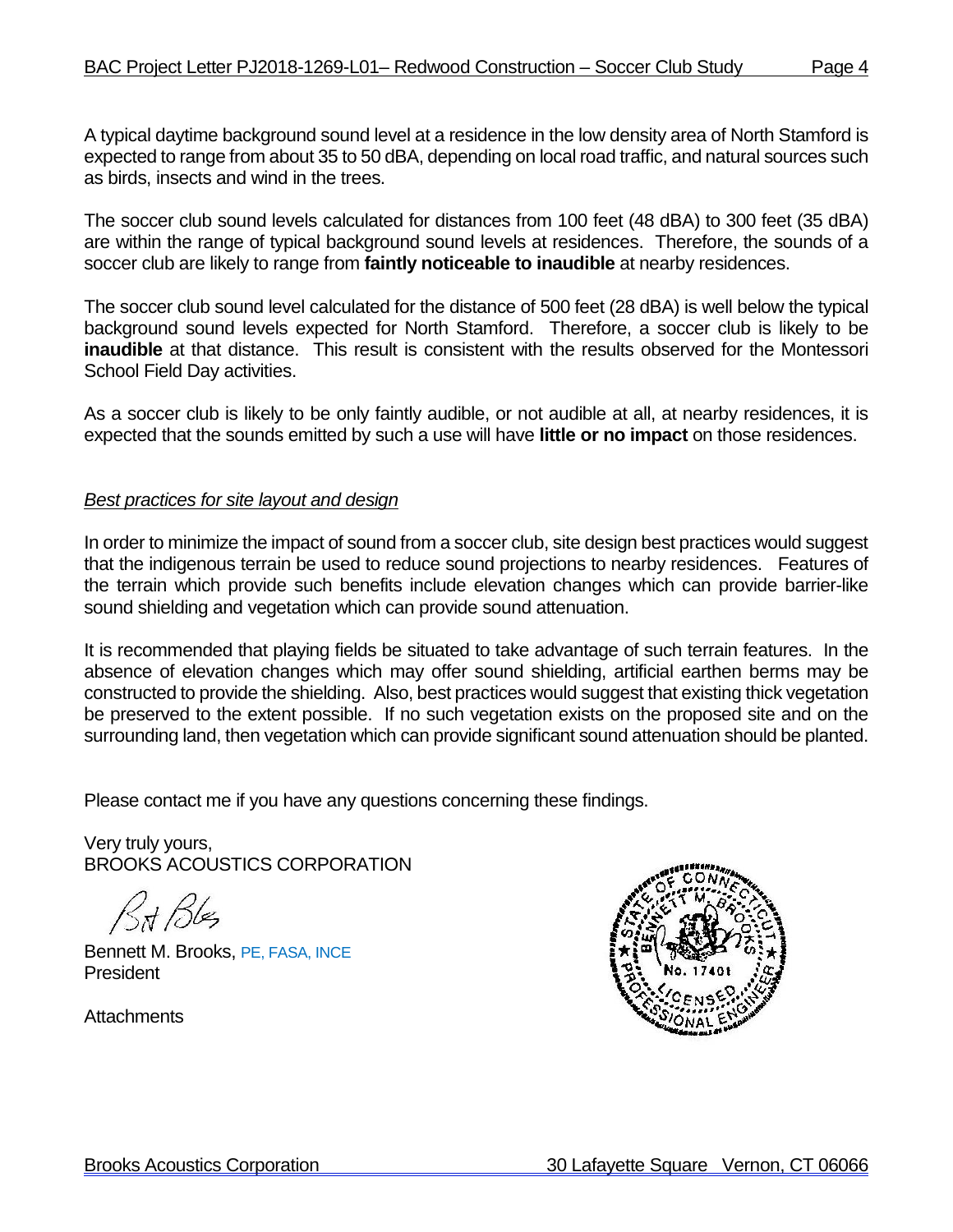| <b>Source Sheet</b><br>Source Group: Playing Fields<br>Source Name: Soccer Club<br>Source Data:<br>Source Level:<br>record distance: 70<br>Source Type: point<br>Coordinates: | <b>MFG</b> data<br>57 $dB(A)$<br><u>East</u><br>$\mathbf 0$ | Lin<br><b>North</b><br>0   | Elev.<br>5.3               | <b>Playing Fields: Soccer Club</b><br>70<br>60<br>S.P.L (dB re:20µPa)<br>50<br>40<br>30<br>20<br>10<br>$\Omega$<br>31.5<br>සී<br><u>125</u> | $\overline{\phantom{a}}$<br>250<br><b>S</b><br>8<br>4000<br>2000<br>Octave Band Center Freq. (Hz)   | 8000 |
|-------------------------------------------------------------------------------------------------------------------------------------------------------------------------------|-------------------------------------------------------------|----------------------------|----------------------------|---------------------------------------------------------------------------------------------------------------------------------------------|-----------------------------------------------------------------------------------------------------|------|
| <b>Frequency</b>                                                                                                                                                              | <b>Data</b>                                                 | TL                         | <b>Signature</b>           | A-weighted<br><b>Signature</b>                                                                                                              | A-weighting<br><b>Curve</b><br>freq.                                                                |      |
| 31.5 Hz<br>63.0 Hz<br>125.0 Hz<br>250.0 Hz<br>500.0 Hz<br>1000.0 Hz                                                                                                           | 58.6<br>52.3<br>51.6<br>46.9<br>49.9<br>51.0                | 0<br>0<br>0<br>0<br>0<br>0 | 59 ISN 47 ISD 51 ISN 49 40 | 19<br>26<br>36<br>38<br>47<br>51                                                                                                            | $-39.4$<br>31.5<br>$-26.2$<br>63<br>$-16.1$<br>125<br>$-8.6$<br>250<br>$-3.2$<br>500<br>0.0<br>1000 |      |

**BAC** data for School Playing Field<br>Washington Montessori School<br>"Field Day" activities<br>100 kids, 12 staff, 10 parents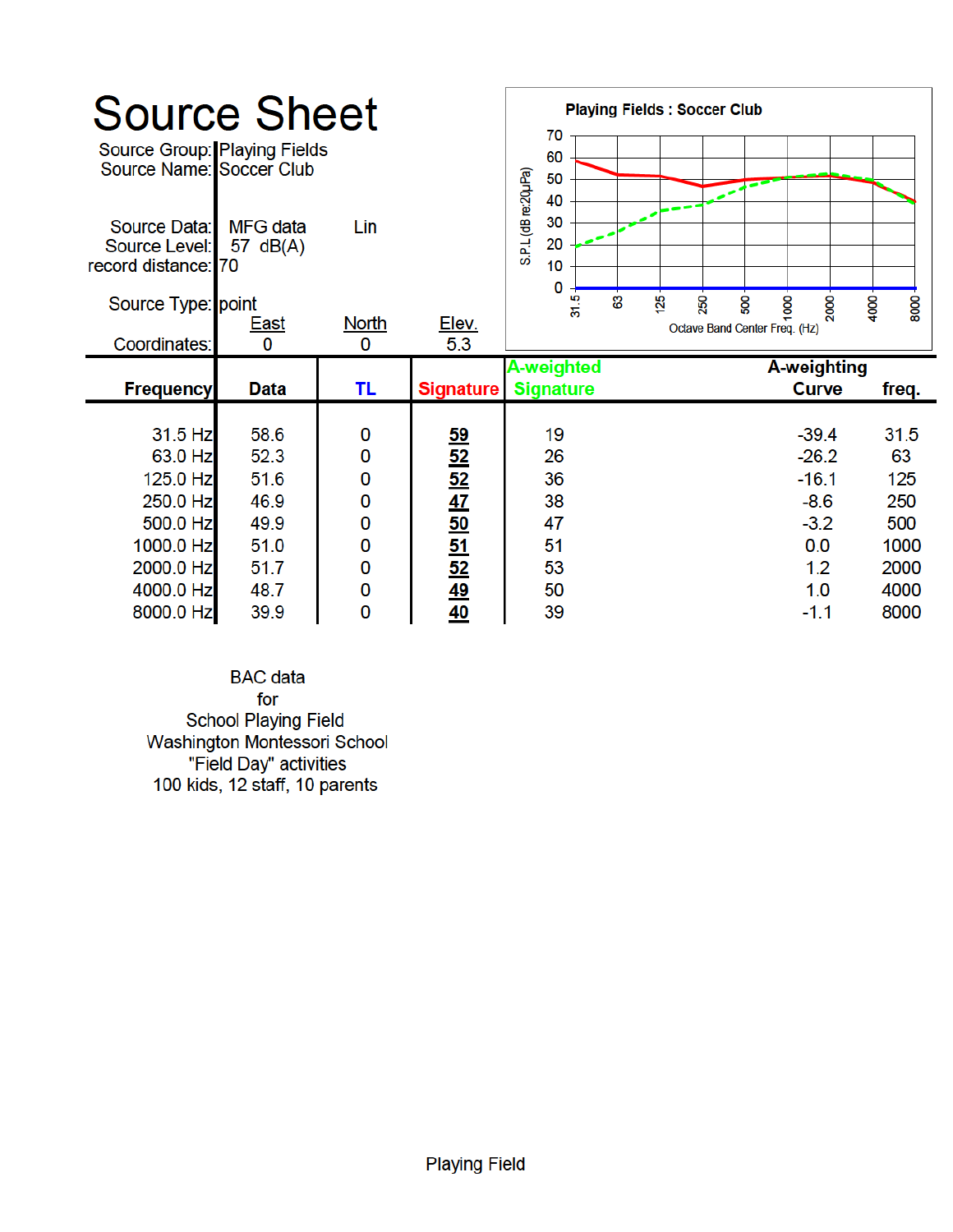BAC Project Letter PJ2018-1269-L01 Sound Calculation -- Typical Case 1

### **Proposed Soccer Club Zone**

# Residential Sound Study **Based on BAC data**

Sound Projection -- Stamford, CT Per proposed zoning code change minimum setbacks

|         |                               |                                |    |                             | Coordinates:  |                       |
|---------|-------------------------------|--------------------------------|----|-----------------------------|---------------|-----------------------|
|         |                               | PROJECTED FROM: Playing fields |    | <u>East</u>                 | North         | Elevation             |
|         |                               | PROJECTED TO: Nearby Residence |    | 70.0                        | 70.0          | 5.3                   |
|         |                               |                                |    |                             |               | baseline elev. 400 ft |
|         | <b>RELATIVE HUMIDITY: 50%</b> |                                |    |                             |               |                       |
|         | TEMPERATURE: 70 deg. F        |                                |    | Total Sound Level 48 dBA    |               | Exceedance?           |
|         | ATMOS. PRESS: 760 mm Hg       |                                |    | Noise Criteria Level 55 dBA |               | <b>NO</b>             |
|         |                               |                                |    |                             |               | <b>CONTRIBUTIONS</b>  |
|         | FREQ. AWT SPL                 |                                |    |                             | <b>SOURCE</b> | <b>AWT SPL</b>        |
| 31.5 Hz | 8.1                           |                                | #  |                             |               |                       |
| 63 Hz   | 15.0                          |                                | 1  | Playing Fields Soccer Club  |               | 47.7 dBA              |
| 125 Hz  | 31.3                          |                                | 2  | reserved --                 |               |                       |
| 250 Hz  | 34.7                          |                                | 3  | reserved --                 |               |                       |
| 500 Hz  | 41.6                          |                                | 4  | reserved --                 |               |                       |
| 1000 Hz | 42.0                          |                                | 5  | reserved --                 |               |                       |
| 2000 Hz | 42.6                          |                                | 6  | reserved --                 |               |                       |
| 4000 Hz | 37.4                          |                                | 7  | reserved --                 |               |                       |
| 8000 Hz | 22.3                          |                                | 8  | reserved --                 |               |                       |
|         |                               |                                | 9  | reserved --                 |               |                       |
| RMS:    | 47.7                          |                                | 10 | reserved --                 |               |                       |
|         |                               |                                | 11 | reserved --                 |               |                       |
|         |                               |                                | 12 | reserved --                 |               |                       |
|         |                               |                                |    |                             |               |                       |

| Atmospheric attenuation:                      | yes |
|-----------------------------------------------|-----|
| Excess gound attenuation:                     | yes |
| Source region hard, soft, mixed (h,s,m=%s):   | s   |
| Receiver region hard, soft, mixed (h,s,m=%s): | s   |
| Middle region hard, soft, mixed (h,s,m=%s):   | s   |
| Barrier shadowing:                            | ves |
| Vegetation:                                   | ves |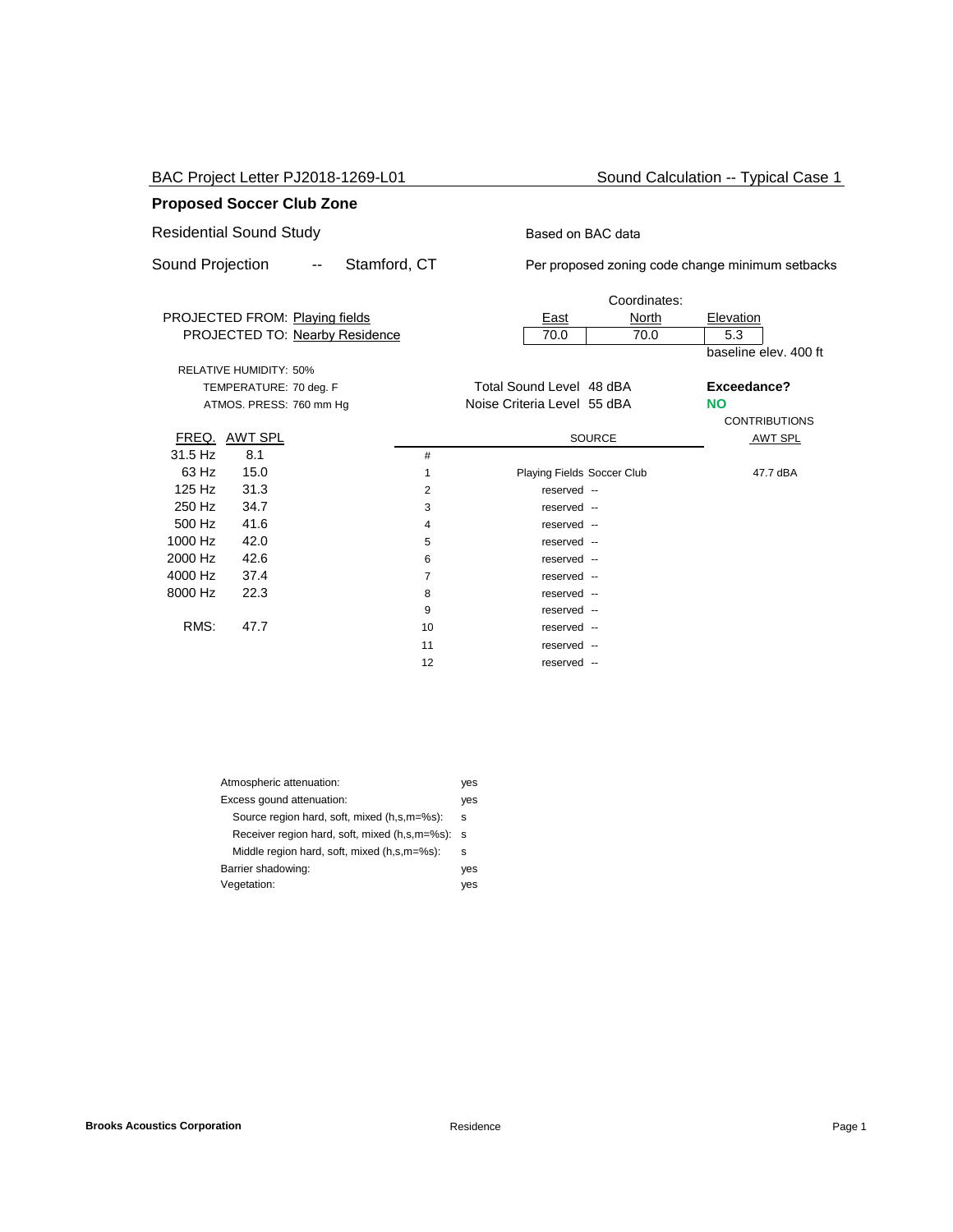#### **PATH SHEET**

| гангэнцсг                |             |            |               |                    |                      |             |                        |              |              |
|--------------------------|-------------|------------|---------------|--------------------|----------------------|-------------|------------------------|--------------|--------------|
|                          |             |            |               | <b>COORDINATES</b> |                      |             |                        |              |              |
| SOURCE 1: Playing Fields |             |            | East 0.0      |                    |                      |             | <b>Record Distance</b> |              |              |
|                          | Soccer Club |            | North 0.0     |                    |                      |             | 70.0                   |              |              |
| TYPE: point              |             |            | Elevation 5.3 |                    |                      |             | Projection Dist.       |              |              |
|                          |             |            |               |                    |                      |             | 99.0                   |              |              |
|                          |             |            |               |                    | Net                  |             |                        |              |              |
| Freq.                    | Source      | Vegetation | Shadowing     | Ground Atten       | <b>Barrier Atten</b> | Atmospheric | Distance Atten         | Contribution | Awt Contrib. |
| 31.5 Hz                  | 58.6        | 0.3        | 4.8           | $-3.0$             | 7.8                  | 0.0         | 3.0                    | 47.5         | 8.1          |
| 63 Hz                    | 52.3        | 0.3        | 4.8           | $-3.0$             | 7.8                  | 0.0         | 3.0                    | 41.2         | 15.0         |
| 125 Hz                   | 51.6        | 0.5        | 4.9           | 4.1                | 0.8                  | 0.0         | 3.0                    | 47.4         | 31.3         |
| 250 Hz                   | 46.9        | 0.6        | 5.0           | 6.2                | 0.0                  | 0.0         | 3.0                    | 43.3         | 34.7         |
| 500 Hz                   | 49.9        | 0.6        | 5.2           | 3.8                | 1.4                  | 0.1         | 3.0                    | 44.8         | 41.6         |
| 1000 Hz                  | 51.0        | 0.8        | 5.5           | 0.4                | 5.1                  | 0.1         | 3.0                    | 42.0         | 42.0         |
| 2000 Hz                  | 51.7        | 0.9        | 6.1           | 0.0                | 6.1                  | 0.3         | 3.0                    | 41.4         | 42.6         |
| 4000 Hz                  | 48.7        | 1.2        | 7.2           | 0.0                | 7.2                  | 0.9         | 3.0                    | 36.4         | 37.4         |
| 8000 Hz                  | 39.9        | 1.8        | 8.7           | 0.0                | 8.7                  | 3.0         | 3.0                    | 23.4         | 22.3         |
|                          |             |            |               |                    |                      |             |                        | 53.2         | 47.7         |

#### **PATH SHEET**

| гангэлсэн          |        |            |               |                    |                      |             |                        |              |              |
|--------------------|--------|------------|---------------|--------------------|----------------------|-------------|------------------------|--------------|--------------|
|                    |        |            |               | <b>COORDINATES</b> |                      |             |                        |              |              |
| SOURCE 2: reserved |        |            | East 0.0      |                    |                      |             | <b>Record Distance</b> |              |              |
| --                 |        |            | North 0.0     |                    |                      |             | 1.0                    |              |              |
| TYPE: point        |        |            | Elevation 1.0 |                    |                      |             | Projection Dist.       |              |              |
|                    |        |            |               |                    |                      |             | 99.1                   |              |              |
|                    |        |            |               |                    | Net                  |             |                        |              |              |
| Freq.              | Source | Vegetation | Shadowing     | Ground Atten       | <b>Barrier Atten</b> | Atmospheric | Distance Atten         | Contribution | Awt Contrib. |
| 31.5 Hz            | 0.0    | 0.0        | 0.0           | $-3.0$             | $-3.0$               | 0.0         | 39.9                   | $-36.9$      | $-76.3$      |
| 63 Hz              | 0.0    | 0.0        | 0.0           | $-3.0$             | $-3.0$               | 0.0         | 39.9                   | $-36.9$      | $-63.1$      |
| 125 Hz             | 0.0    | 0.0        | 0.0           | 4.5                | 4.5                  | 0.0         | 39.9                   | $-44.4$      | $-60.5$      |
| 250 Hz             | 0.0    | 0.0        | 0.0           | 6.9                | 6.9                  | 0.0         | 39.9                   | $-46.9$      | $-55.5$      |
| 500 Hz             | 0.0    | 0.0        | 0.0           | 8.0                | 8.0                  | 0.1         | 39.9                   | $-48.0$      | $-51.2$      |
| 1000 Hz            | 0.0    | 0.0        | 0.0           | 2.3                | 2.3                  | 0.1         | 39.9                   | $-42.4$      | $-42.4$      |
| 2000 Hz            | 0.0    | 0.0        | 0.0           | 0.0                | 0.0                  | 0.3         | 39.9                   | $-40.2$      | $-39.0$      |
| 4000 Hz            | 0.0    | 0.0        | 0.0           | 0.0                | 0.0                  | 0.9         | 39.9                   | $-40.8$      | $-39.8$      |
| 8000 Hz            | 0.0    | 0.0        | 0.0           | 0.0                | 0.0                  | 3.0         | 39.9                   | $-43.0$      | $-44.1$      |
|                    |        |            |               |                    |                      |             |                        | $-31.2$      | $-34.7$      |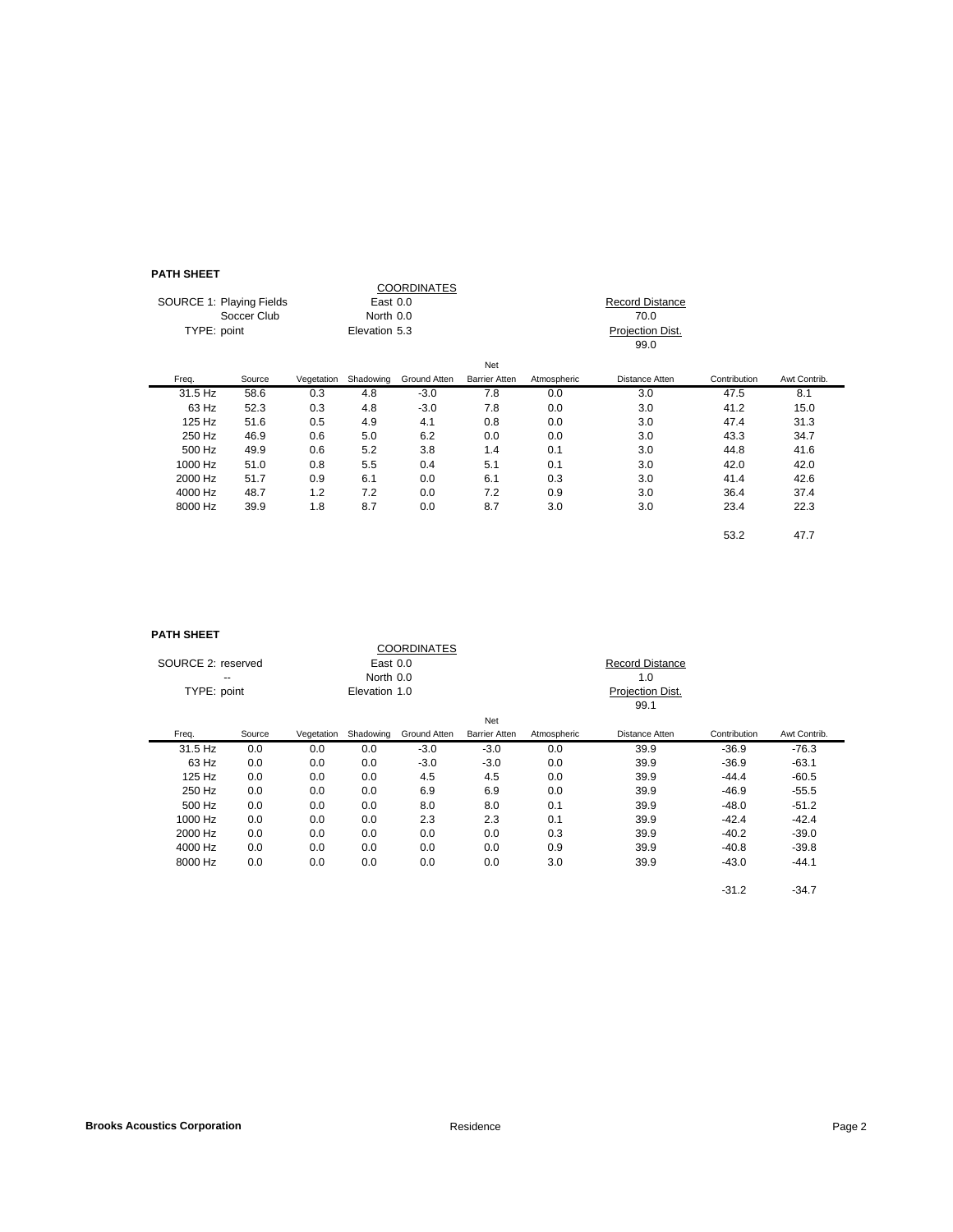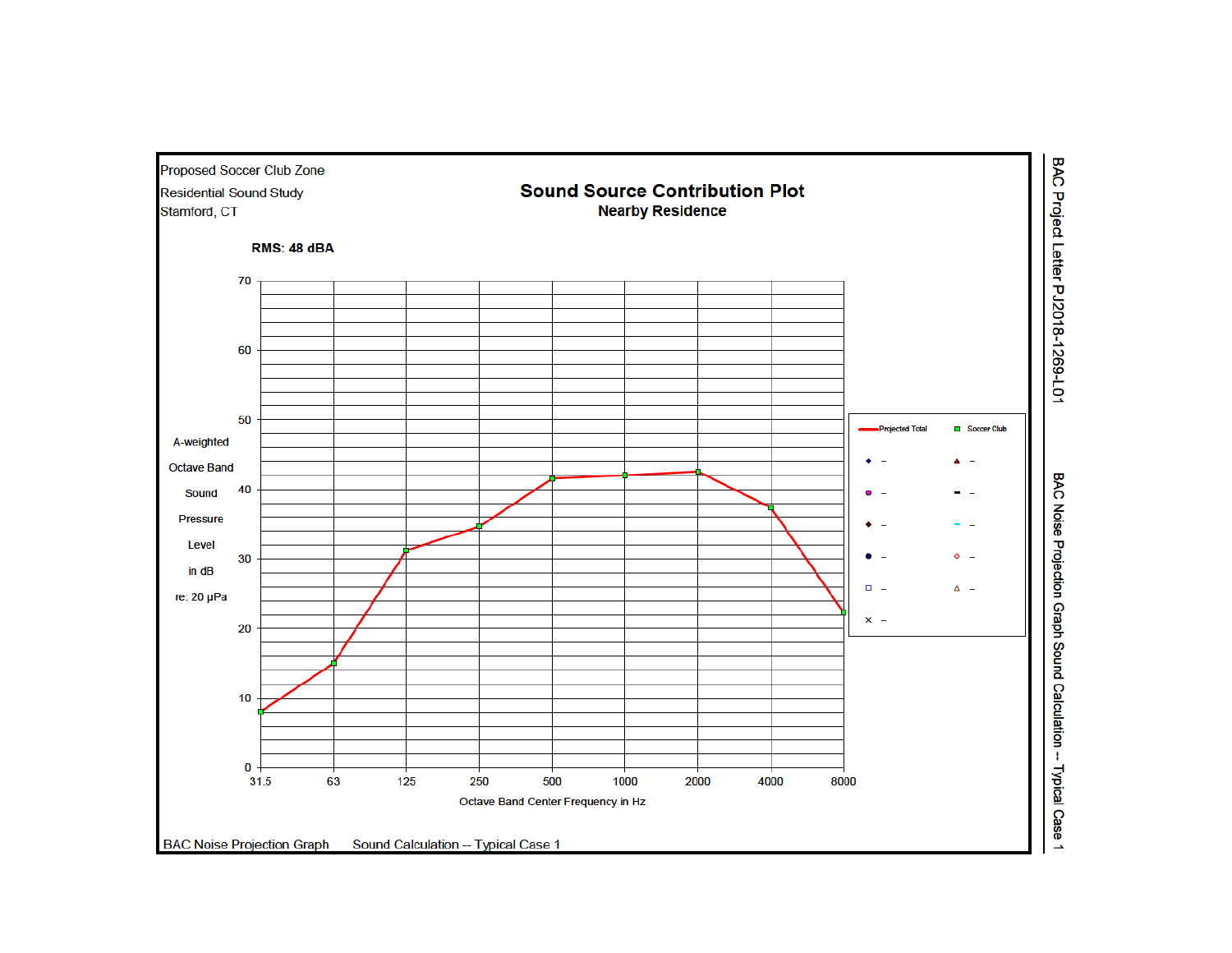BAC Project Letter PJ2018-1269-L01 Sound Calculation -- Typical Case 2

### **Proposed Soccer Club Zone**

# Residential Sound Study **Based on BAC data**

Sound Projection -- Stamford, CT Typical installation features - distance 300 ft

|         |                               |                                |    |                             | Coordinates:               |                       |
|---------|-------------------------------|--------------------------------|----|-----------------------------|----------------------------|-----------------------|
|         |                               | PROJECTED FROM: Playing fields |    | <u>East</u>                 | North                      | Elevation             |
|         |                               | PROJECTED TO: Nearby Residence |    | 210.0                       | 210.0                      | 5.3                   |
|         |                               |                                |    |                             |                            | baseline elev. 400 ft |
|         | <b>RELATIVE HUMIDITY: 50%</b> |                                |    |                             |                            |                       |
|         | TEMPERATURE: 70 deg. F        |                                |    | Total Sound Level 35 dBA    |                            | Exceedance?           |
|         | ATMOS. PRESS: 760 mm Hg       |                                |    | Noise Criteria Level 55 dBA |                            | <b>NO</b>             |
|         |                               |                                |    |                             |                            | <b>CONTRIBUTIONS</b>  |
|         | FREQ. AWT SPL                 |                                |    |                             | <b>SOURCE</b>              | <b>AWT SPL</b>        |
| 31.5 Hz | $-2.7$                        |                                | #  |                             |                            |                       |
| 63 Hz   | 4.2                           |                                | 1  |                             | Playing Fields Soccer Club | 35.0 dBA              |
| 125 Hz  | 20.5                          |                                | 2  | reserved --                 |                            |                       |
| 250 Hz  | 22.5                          |                                | 3  | reserved --                 |                            |                       |
| 500 Hz  | 30.6                          |                                | 4  | reserved --                 |                            |                       |
| 1000 Hz | 29.3                          |                                | 5  | reserved --                 |                            |                       |
| 2000 Hz | 28.5                          |                                | 6  | reserved --                 |                            |                       |
| 4000 Hz | 20.9                          |                                | 7  | reserved --                 |                            |                       |
| 8000 Hz | $-1.1$                        |                                | 8  | reserved --                 |                            |                       |
|         |                               |                                | 9  | reserved --                 |                            |                       |
| RMS:    | 35.0                          |                                | 10 | reserved --                 |                            |                       |
|         |                               |                                | 11 | reserved --                 |                            |                       |
|         |                               |                                | 12 | reserved --                 |                            |                       |
|         |                               |                                |    |                             |                            |                       |

| Atmospheric attenuation:                      | yes |
|-----------------------------------------------|-----|
| Excess gound attenuation:                     | yes |
| Source region hard, soft, mixed (h,s,m=%s):   | s   |
| Receiver region hard, soft, mixed (h,s,m=%s): | s   |
| Middle region hard, soft, mixed (h,s,m=%s):   | s   |
| Barrier shadowing:                            | yes |
| Vegetation:                                   | ves |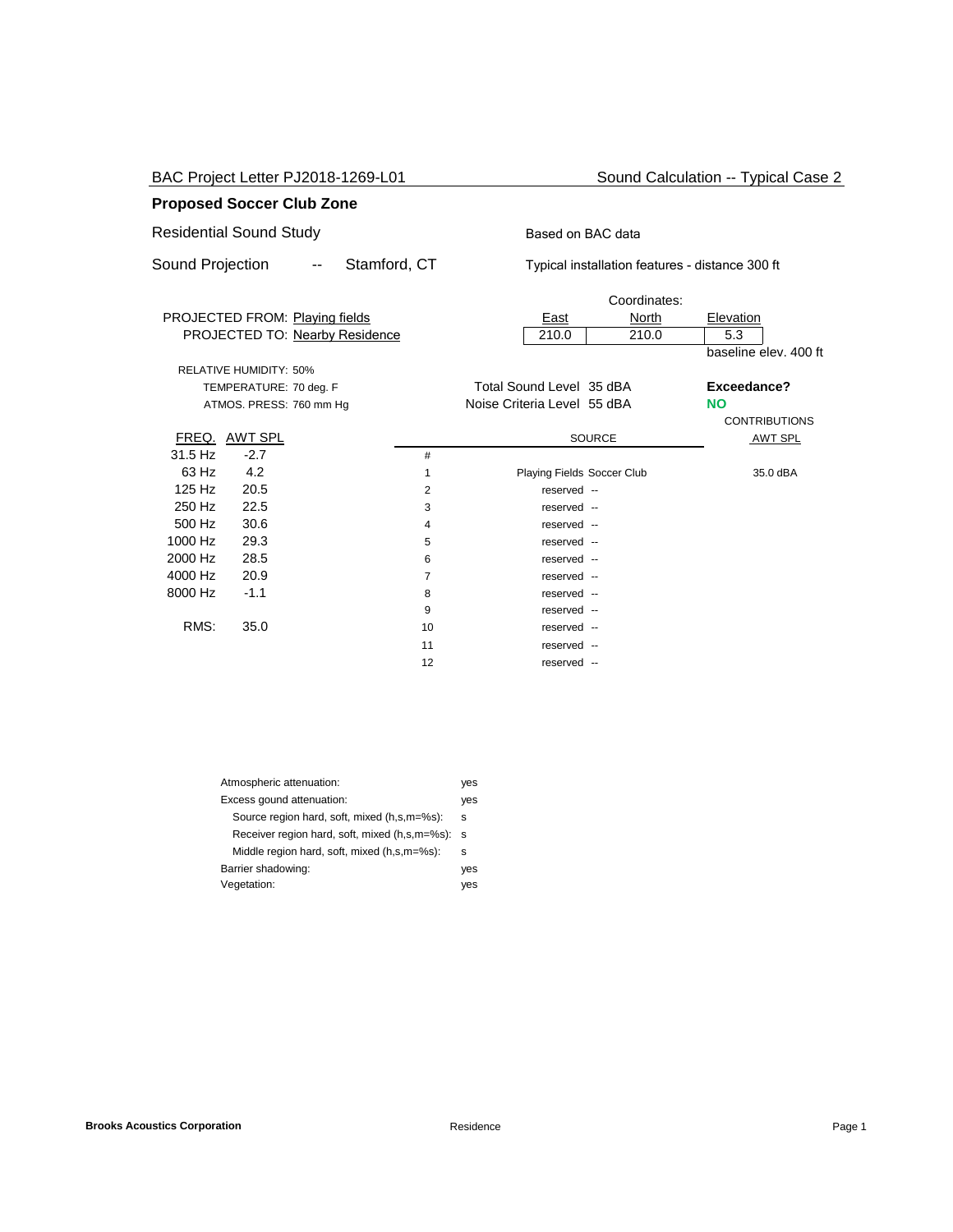#### **PATH SHEET**

| .                        |             |            |               |                    |                      |             |                        |              |              |
|--------------------------|-------------|------------|---------------|--------------------|----------------------|-------------|------------------------|--------------|--------------|
|                          |             |            |               | <b>COORDINATES</b> |                      |             |                        |              |              |
| SOURCE 1: Playing Fields |             |            | East 0.0      |                    |                      |             | <b>Record Distance</b> |              |              |
|                          | Soccer Club |            | North 0.0     |                    |                      |             | 70.0                   |              |              |
| TYPE: point              |             |            | Elevation 5.3 |                    |                      |             | Projection Dist.       |              |              |
|                          |             |            |               |                    |                      |             | 297.0                  |              |              |
|                          |             |            |               |                    | Net                  |             |                        |              |              |
| Freq.                    | Source      | Vegetation | Shadowing     | Ground Atten       | <b>Barrier Atten</b> | Atmospheric | Distance Atten         | Contribution | Awt Contrib. |
| 31.5 Hz                  | 58.6        | 1.6        | 4.8           | $-3.0$             | 7.8                  | 0.0         | 12.6                   | 36.7         | $-2.7$       |
| 63 Hz                    | 52.3        | 1.6        | 4.8           | $-3.0$             | 7.8                  | 0.0         | 12.6                   | 30.4         | 4.2          |
| 125 Hz                   | 51.6        | 2.4        | 4.9           | 7.7                | 0.0                  | 0.0         | 12.6                   | 36.6         | 20.5         |
| 250 Hz                   | 46.9        | 3.2        | 5.0           | 11.4               | 0.0                  | 0.1         | 12.6                   | 31.1         | 22.5         |
| 500 Hz                   | 49.9        | 3.2        | 5.2           | 7.1                | 0.0                  | 0.3         | 12.6                   | 33.8         | 30.6         |
| 1000 Hz                  | 51.0        | 4.0        | 5.5           | 0.8                | 4.7                  | 0.4         | 12.6                   | 29.3         | 29.3         |
| 2000 Hz                  | 51.7        | 4.8        | 6.1           | 0.0                | 6.1                  | 0.9         | 12.6                   | 27.3         | 28.5         |
| 4000 Hz                  | 48.7        | 6.4        | 7.2           | 0.0                | 7.2                  | 2.6         | 12.6                   | 19.9         | 20.9         |
| 8000 Hz                  | 39.9        | 9.6        | 8.7           | 0.0                | 8.7                  | 9.1         | 12.6                   | 0.0          | $-1.1$       |
|                          |             |            |               |                    |                      |             |                        | 41.9         | 35.0         |

#### **PATH SHEET**

| гангэлсэн          |        |            |               |                    |                      |             |                        |              |              |
|--------------------|--------|------------|---------------|--------------------|----------------------|-------------|------------------------|--------------|--------------|
|                    |        |            |               | <b>COORDINATES</b> |                      |             |                        |              |              |
| SOURCE 2: reserved |        |            | East 0.0      |                    |                      |             | <b>Record Distance</b> |              |              |
|                    | --     |            | North 0.0     |                    |                      |             | 1.0                    |              |              |
| TYPE: point        |        |            | Elevation 1.0 |                    |                      |             | Projection Dist.       |              |              |
|                    |        |            |               |                    |                      |             | 297.0                  |              |              |
|                    |        |            |               |                    | Net                  |             |                        |              |              |
| Freq.              | Source | Vegetation | Shadowing     | Ground Atten       | <b>Barrier Atten</b> | Atmospheric | Distance Atten         | Contribution | Awt Contrib. |
| 31.5 Hz            | 0.0    | 0.0        | 0.0           | $-1.9$             | $-1.9$               | 0.0         | 49.5                   | $-47.5$      | $-86.9$      |
| 63 Hz              | 0.0    | 0.0        | 0.0           | $-1.9$             | $-1.9$               | 0.0         | 49.5                   | $-47.6$      | $-73.8$      |
| 125 Hz             | 0.0    | 0.0        | 0.0           | 8.4                | 8.4                  | 0.0         | 49.5                   | $-57.9$      | $-74.0$      |
| 250 Hz             | 0.0    | 0.0        | 0.0           | 12.8               | 12.8                 | 0.1         | 49.5                   | $-62.4$      | $-71.0$      |
| 500 Hz             | 0.0    | 0.0        | 0.0           | 14.7               | 14.7                 | 0.3         | 49.5                   | $-64.5$      | $-67.7$      |
| 1000 Hz            | 0.0    | 0.0        | 0.0           | 4.2                | 4.2                  | 0.4         | 49.5                   | $-54.1$      | $-54.1$      |
| 2000 Hz            | 0.0    | 0.0        | 0.0           | 0.0                | 0.0                  | 0.9         | 49.5                   | $-50.3$      | $-49.1$      |
| 4000 Hz            | 0.0    | 0.0        | 0.0           | 0.0                | 0.0                  | 2.6         | 49.5                   | $-52.0$      | $-51.0$      |
| 8000 Hz            | 0.0    | 0.0        | 0.0           | 0.0                | 0.0                  | 9.1         | 49.5                   | $-58.6$      | $-59.7$      |
|                    |        |            |               |                    |                      |             |                        | $-42.3$      | $-46.0$      |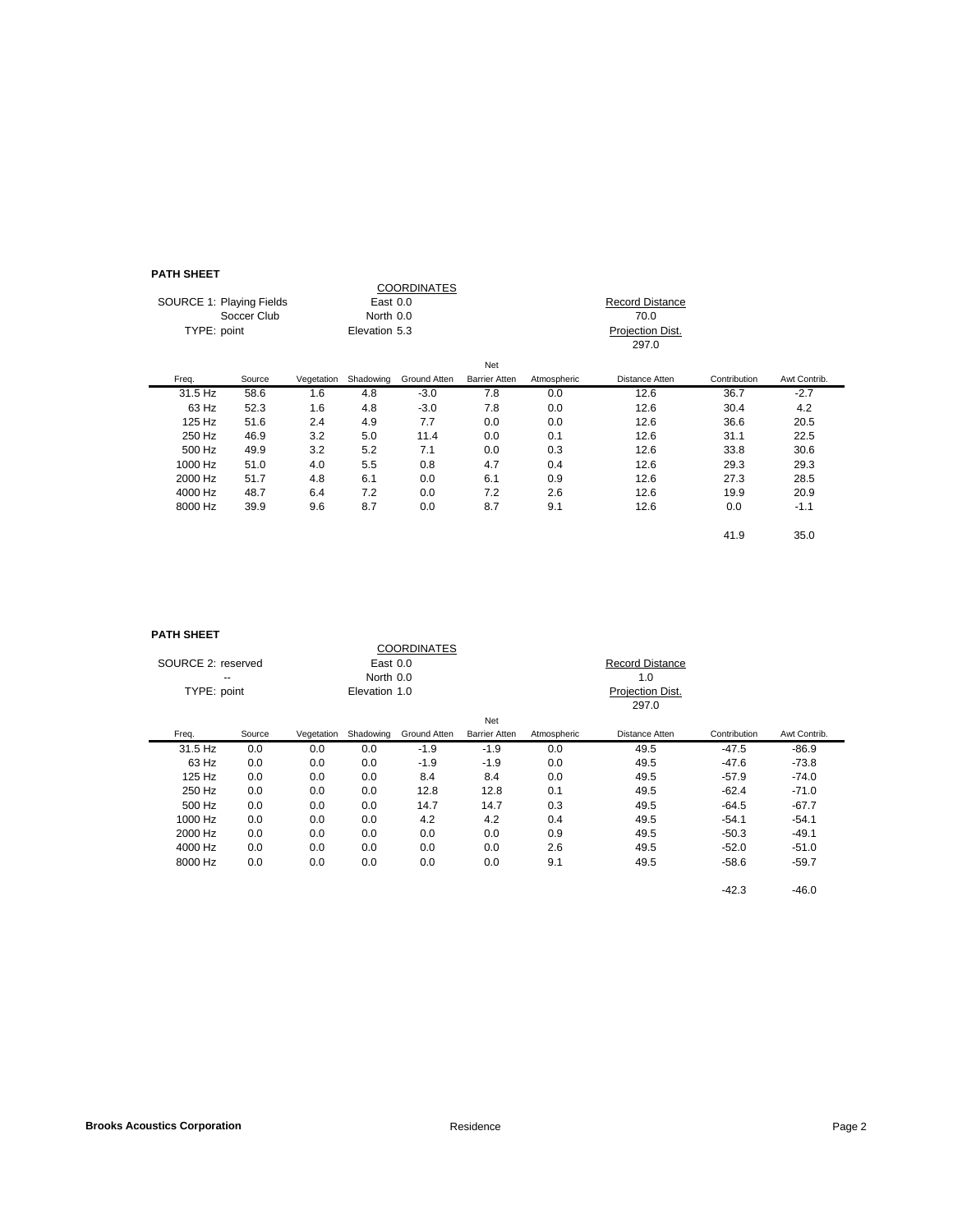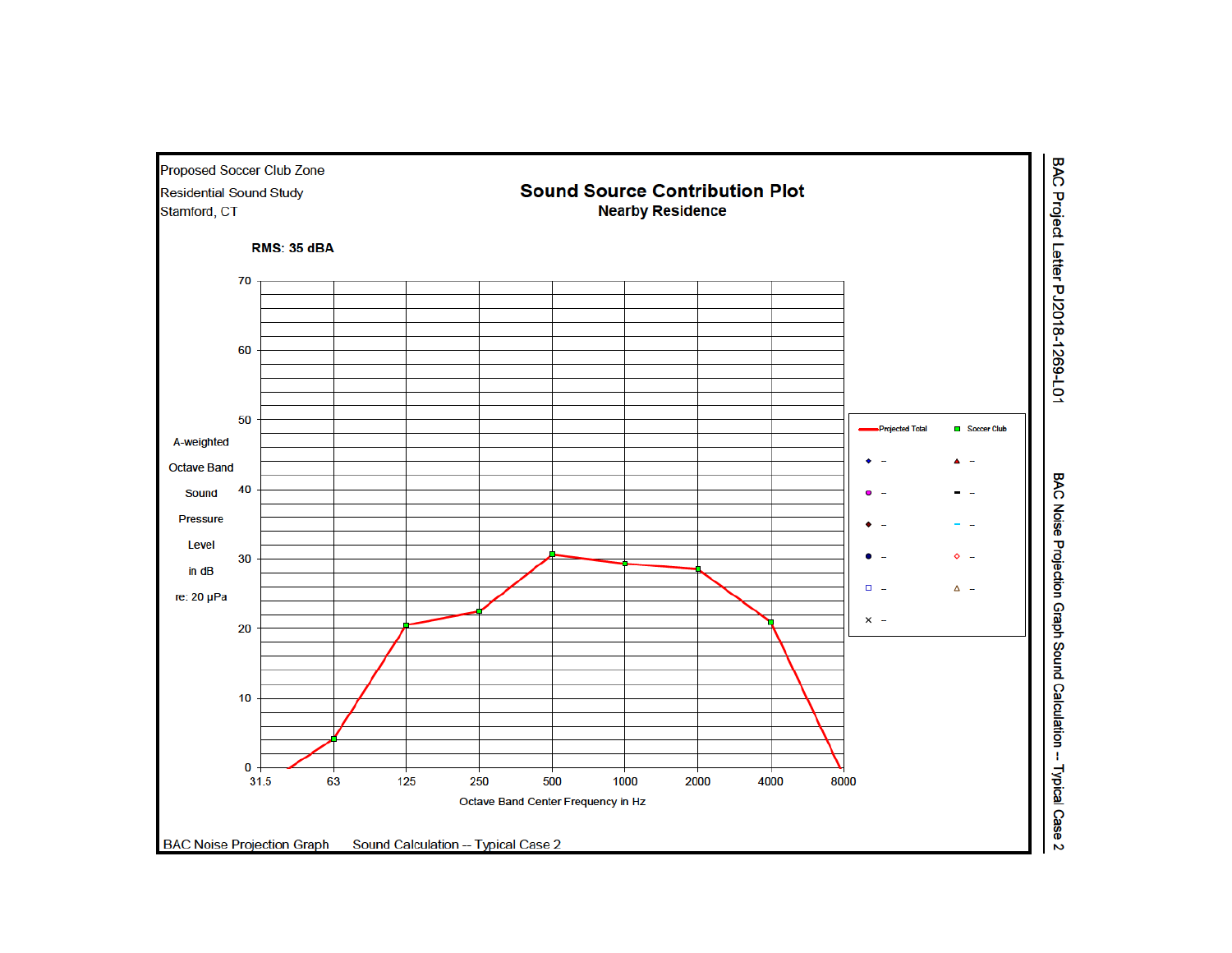BAC Project Letter PJ2018-1269-L01 Sound Calculation -- Typical Case 3

### **Proposed Soccer Club Zone**

# Residential Sound Study **Based on BAC data**

Sound Projection -- Stamford, CT Typical installation features - distance 500 ft

|         |                               |                                |    |                             | Coordinates:               |                       |
|---------|-------------------------------|--------------------------------|----|-----------------------------|----------------------------|-----------------------|
|         |                               | PROJECTED FROM: Playing fields |    | <u>East</u>                 | North                      | Elevation             |
|         |                               | PROJECTED TO: Nearby Residence |    | 350.0                       | 350.0                      | 5.3                   |
|         |                               |                                |    |                             |                            | baseline elev. 400 ft |
|         | <b>RELATIVE HUMIDITY: 50%</b> |                                |    |                             |                            |                       |
|         | TEMPERATURE: 70 deg. F        |                                |    | Total Sound Level 28 dBA    |                            | Exceedance?           |
|         | ATMOS. PRESS: 760 mm Hg       |                                |    | Noise Criteria Level 55 dBA |                            | <b>NO</b>             |
|         |                               |                                |    |                             |                            | <b>CONTRIBUTIONS</b>  |
|         | FREQ. AWT SPL                 |                                |    |                             | <b>SOURCE</b>              | <b>AWT SPL</b>        |
| 31.5 Hz | $-7.1$                        |                                | #  |                             |                            |                       |
| 63 Hz   | $-0.2$                        |                                | 1  |                             | Playing Fields Soccer Club | 27.9 dBA              |
| 125 Hz  | 14.6                          |                                | 2  | reserved --                 |                            |                       |
| 250 Hz  | 16.0                          |                                | 3  | reserved --                 |                            |                       |
| 500 Hz  | 24.0                          |                                | 4  | reserved --                 |                            |                       |
| 1000 Hz | 22.2                          |                                | 5  | reserved --                 |                            |                       |
| 2000 Hz | 20.5                          |                                | 6  | reserved --                 |                            |                       |
| 4000 Hz | 10.8                          |                                | 7  | reserved --                 |                            |                       |
| 8000 Hz | $-17.7$                       |                                | 8  | reserved --                 |                            |                       |
|         |                               |                                | 9  | reserved --                 |                            |                       |
| RMS:    | 27.9                          |                                | 10 | reserved --                 |                            |                       |
|         |                               |                                | 11 | reserved --                 |                            |                       |
|         |                               |                                | 12 | reserved --                 |                            |                       |
|         |                               |                                |    |                             |                            |                       |

| Atmospheric attenuation:                      | yes |
|-----------------------------------------------|-----|
| Excess gound attenuation:                     | yes |
| Source region hard, soft, mixed (h,s,m=%s):   | s   |
| Receiver region hard, soft, mixed (h,s,m=%s): | s   |
| Middle region hard, soft, mixed (h,s,m=%s):   | s   |
| Barrier shadowing:                            | yes |
| Vegetation:                                   | ves |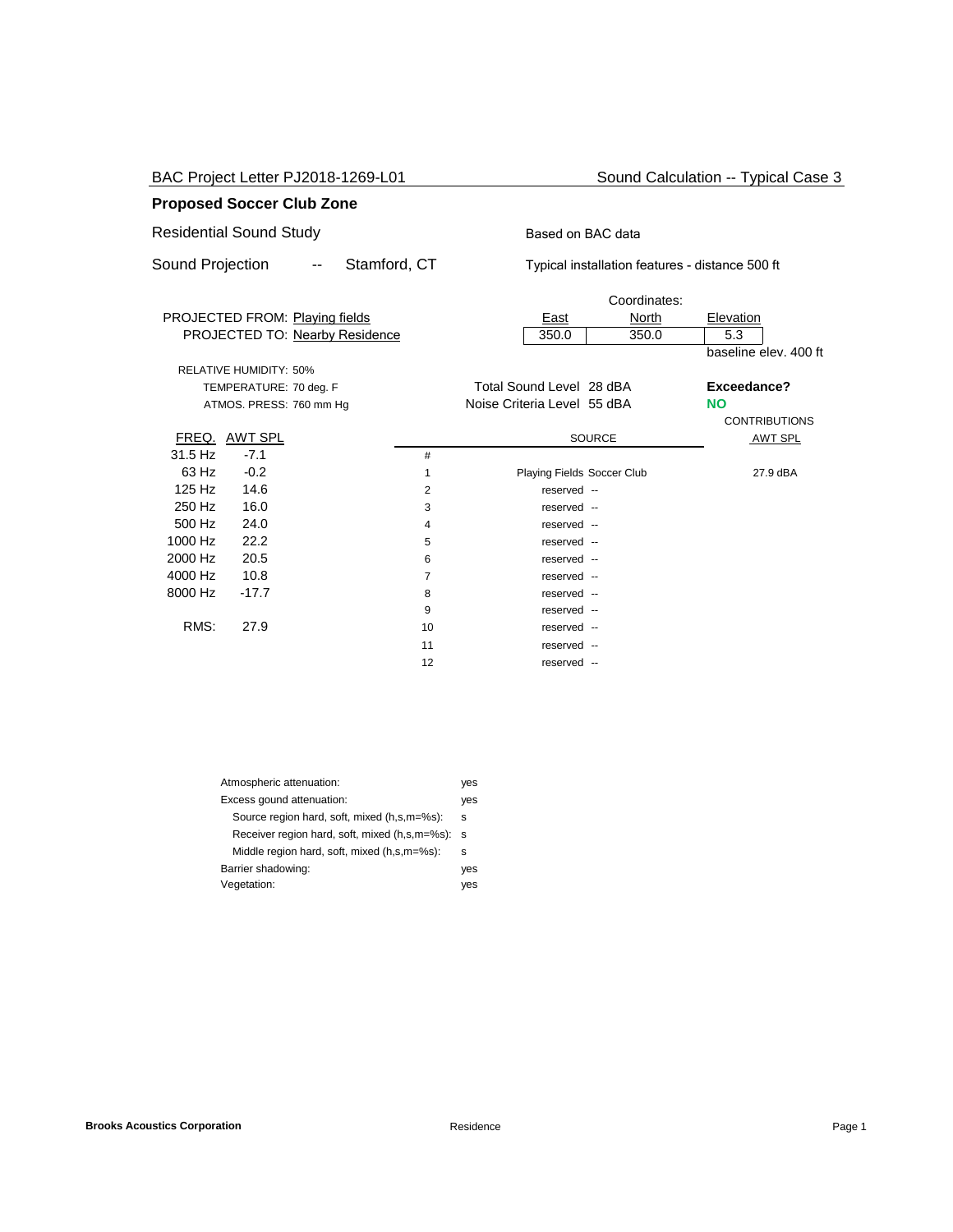#### **PATH SHEET**

| .                        |        |               |           |              |                      |                  |                |              |              |
|--------------------------|--------|---------------|-----------|--------------|----------------------|------------------|----------------|--------------|--------------|
| COORDINATES              |        |               |           |              |                      |                  |                |              |              |
| SOURCE 1: Playing Fields |        | East 0.0      |           |              |                      | Record Distance  |                |              |              |
| Soccer Club              |        | North 0.0     |           |              |                      |                  |                |              |              |
| TYPE: point              |        | Elevation 5.3 |           |              |                      | Projection Dist. |                |              |              |
|                          |        |               |           |              |                      |                  | 495.0          |              |              |
|                          |        |               |           |              | Net                  |                  |                |              |              |
| Freq.                    | Source | Vegetation    | Shadowing | Ground Atten | <b>Barrier Atten</b> | Atmospheric      | Distance Atten | Contribution | Awt Contrib. |
| 31.5 Hz                  | 58.6   | 2.6           | 4.8       | $-1.9$       | 6.7                  | 0.0              | 17.0           | 32.3         | $-7.1$       |
| 63 Hz                    | 52.3   | 2.6           | 4.8       | $-1.9$       | 6.7                  | 0.0              | 17.0           | 26.0         | $-0.2$       |
| 125 Hz                   | 51.6   | 3.9           | 4.9       | 9.1          | 0.0                  | 0.1              | 17.0           | 30.7         | 14.6         |
| 250 Hz                   | 46.9   | 5.2           | 5.0       | 12.9         | 0.0                  | 0.2              | 17.0           | 24.6         | 16.0         |
| 500 Hz                   | 49.9   | 5.2           | 5.2       | 8.0          | 0.0                  | 0.4              | 17.0           | 27.2         | 24.0         |
| 1000 Hz                  | 51.0   | 6.5           | 5.5       | 0.9          | 4.6                  | 0.7              | 17.0           | 22.2         | 22.2         |
| 2000 Hz                  | 51.7   | 7.8           | 6.1       | 0.0          | 6.1                  | 1.5              | 17.0           | 19.3         | 20.5         |
| 4000 Hz                  | 48.7   | 10.4          | 7.2       | 0.0          | 7.2                  | 4.3              | 17.0           | 9.8          | 10.8         |
| 8000 Hz                  | 39.9   | 15.6          | 8.7       | 0.0          | 8.7                  | 15.2             | 17.0           | $-16.6$      | $-17.7$      |
|                          |        |               |           |              |                      |                  |                | 36.4         | 27.9         |

#### **PATH SHEET**

| гангэлсэн                |        |                       |           |                    |                      |                        |                |              |              |
|--------------------------|--------|-----------------------|-----------|--------------------|----------------------|------------------------|----------------|--------------|--------------|
|                          |        |                       |           | <b>COORDINATES</b> |                      |                        |                |              |              |
| SOURCE 2: reserved<br>-- |        | East 0.0<br>North 0.0 |           |                    |                      | <b>Record Distance</b> |                |              |              |
|                          |        |                       |           |                    |                      |                        |                |              |              |
| TYPE: point              |        | Elevation 1.0         |           |                    |                      | Projection Dist.       |                |              |              |
|                          |        |                       |           |                    |                      |                        | 495.0          |              |              |
|                          |        |                       |           |                    | Net                  |                        |                |              |              |
| Freq.                    | Source | Vegetation            | Shadowing | Ground Atten       | <b>Barrier Atten</b> | Atmospheric            | Distance Atten | Contribution | Awt Contrib. |
| 31.5 Hz                  | 0.0    | 0.0                   | 0.0       | $-1.1$             | $-1.1$               | 0.0                    | 53.9           | $-52.8$      | $-92.2$      |
| 63 Hz                    | 0.0    | 0.0                   | 0.0       | $-1.1$             | $-1.1$               | 0.0                    | 53.9           | $-52.8$      | $-79.0$      |
| 125 Hz                   | 0.0    | 0.0                   | 0.0       | 9.9                | 9.9                  | 0.1                    | 53.9           | $-63.9$      | $-80.0$      |
| 250 Hz                   | 0.0    | 0.0                   | 0.0       | 14.6               | 14.6                 | 0.2                    | 53.9           | $-68.7$      | $-77.3$      |
| 500 Hz                   | 0.0    | 0.0                   | 0.0       | 16.8               | 16.8                 | 0.4                    | 53.9           | $-71.1$      | $-74.3$      |
| 1000 Hz                  | 0.0    | 0.0                   | 0.0       | 4.8                | 4.8                  | 0.7                    | 53.9           | $-59.5$      | $-59.5$      |
| 2000 Hz                  | 0.0    | 0.0                   | 0.0       | 0.0                | 0.0                  | 1.5                    | 53.9           | $-55.4$      | $-54.2$      |
| 4000 Hz                  | 0.0    | 0.0                   | 0.0       | 0.0                | 0.0                  | 4.3                    | 53.9           | $-58.2$      | $-57.2$      |
| 8000 Hz                  | 0.0    | 0.0                   | 0.0       | 0.0                | 0.0                  | 15.2                   | 53.9           | $-69.1$      | $-70.2$      |
|                          |        |                       |           |                    |                      |                        |                | $-47.7$      | $-51.5$      |